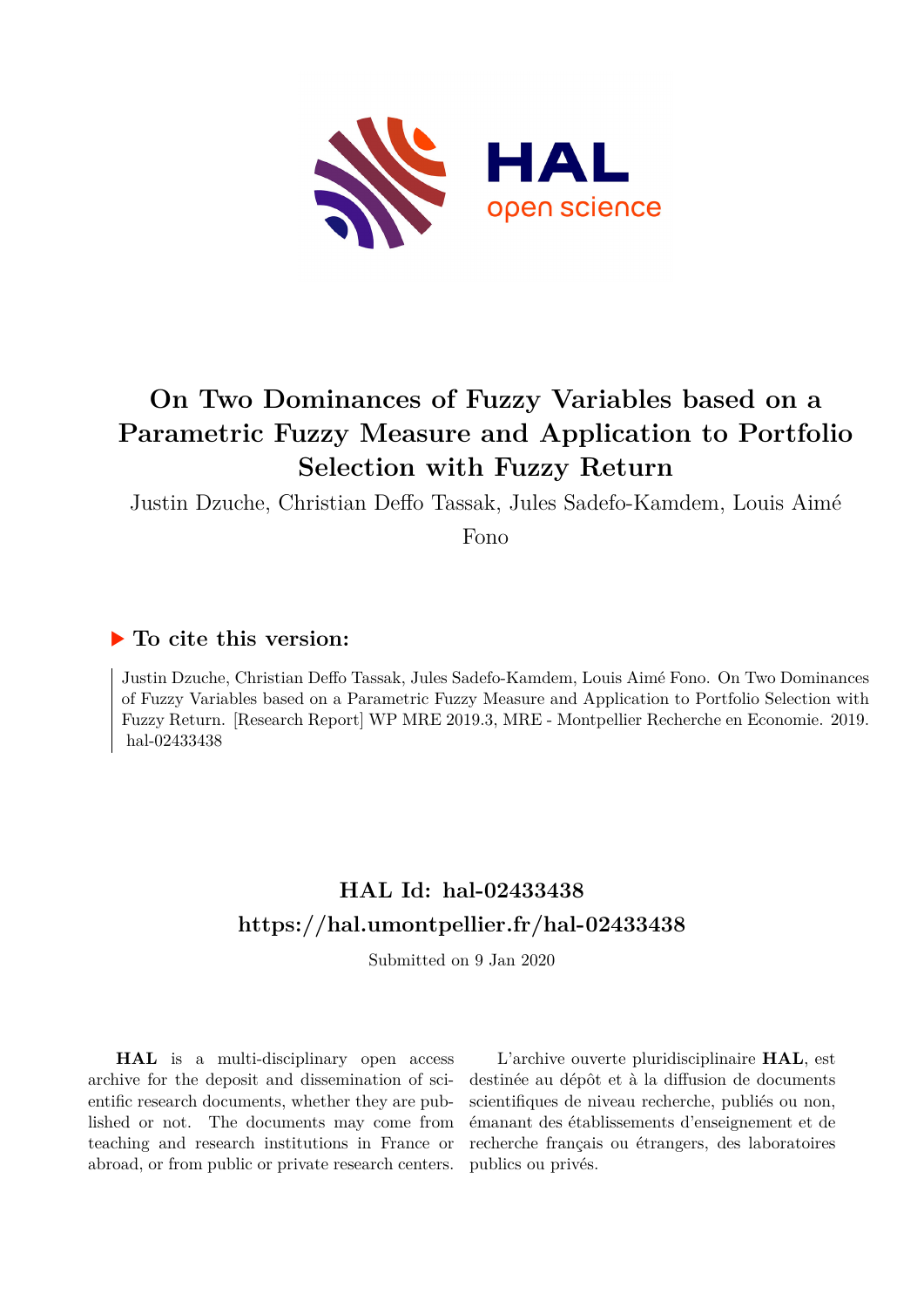

# DOCUMENT DE RECHERCH

# **Justin DZUCHE , Christian DEFFO TASSAK, Jules SADEFO KAMDEM et Louis Aimé FONO**

« On Two Dominances of Fuzzy Variables based on a

Parametric Fuzzy Measure and Application to

Portfolio Selection with Fuzzy Return »

# **WP MRE 2019.3**

Montpellier Recherche en Economie EA 7491 – Faculté d'Economie Université de Montpellier - MUSE « Montpellier Université d'Excellence » Contact : alain.marciano@umontpellier.fr





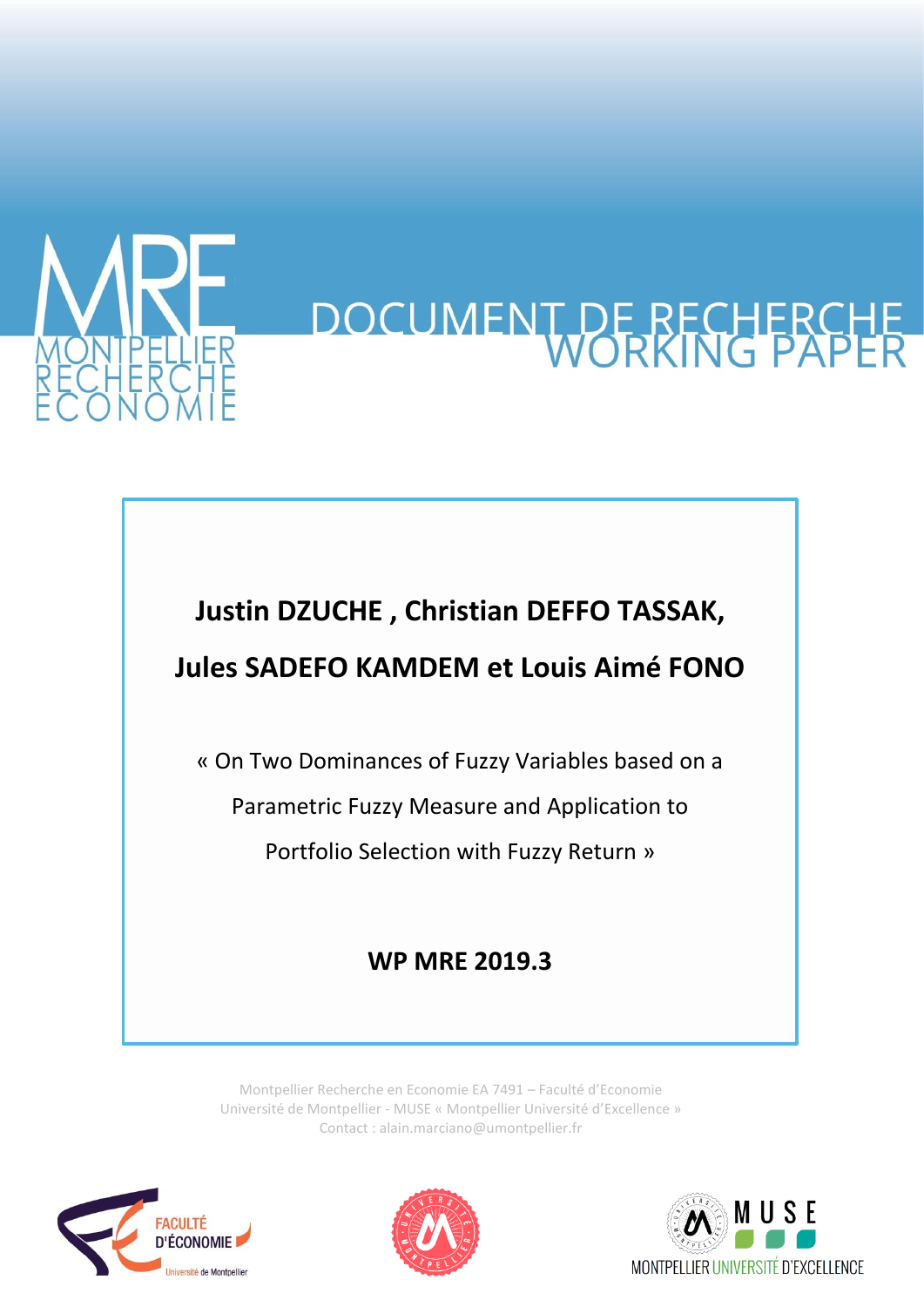# On Two Dominances of Fuzzy Variables based on a Parametric Fuzzy Measure and Application to Portfolio Selection with Fuzzy Return

Justin Dzuche<sup>a</sup>, Christian Deffo Tassak<sup>b</sup>, Jules Sadefo Kamdem<sup>c</sup>, Louis Aimé Fono<sup>†</sup>

> $a<sup>a</sup>$  Laboratoire de Mathématiques et Faculté des sciences  $^\dagger$ Université de Douala, B.P. 24157 Douala-Cameroon

 $<sup>b</sup>$  Laboratoire de Mathématiques et Applications Fondamentales</sup>

UFDR MIBA - CRFD STG - Université de Yaoundé I

B.P. 812 Yaoundé, Cameroon - Email: dtassak@yahoo.com, <sup>c</sup> LAMETA CNRS UMR 5474 (Montpellier) and

DFR SEG, Campus de Troubiran, Université de Guyane

B.P. 792, 97337 Cayenne cedex, France

<sup>†</sup> Corresponding author : lfono2000@yahoo.fr; Tel.  $+(237)$  696-02-29-15

April 16, 2018

#### Abstract

Iwamura [18] introduced a new parametric fuzzy measure as a convex linear combination of possibility and necessity measures. This measure generalizes the credibility measure and the parameter of the possibility measure is considered as the decision making (investors) optimism's level. In this paper, we introduce by means of that measure two new dominances (binary relations) on fuzzy variables. The first one generalizes the first order dominance introduced recently by Tassak et al. [17] and the second one, based on optimism's level and called optimisnism dominance, is stronger than the first one. We study properties of these dominances on trapezoidal fuzzy numbers and we characterize them. We implement the optiminism dominance in a numerical example to display that its set of efficient portfolios enlarges the set of efficient portfolios obtained by Tassak et al. [17] through their first order dominance.

Keywords: Fuzzy variable; Parametric fuzzy measure; Generalized First order dominance; Optiminism Dominance; Set of best portfolios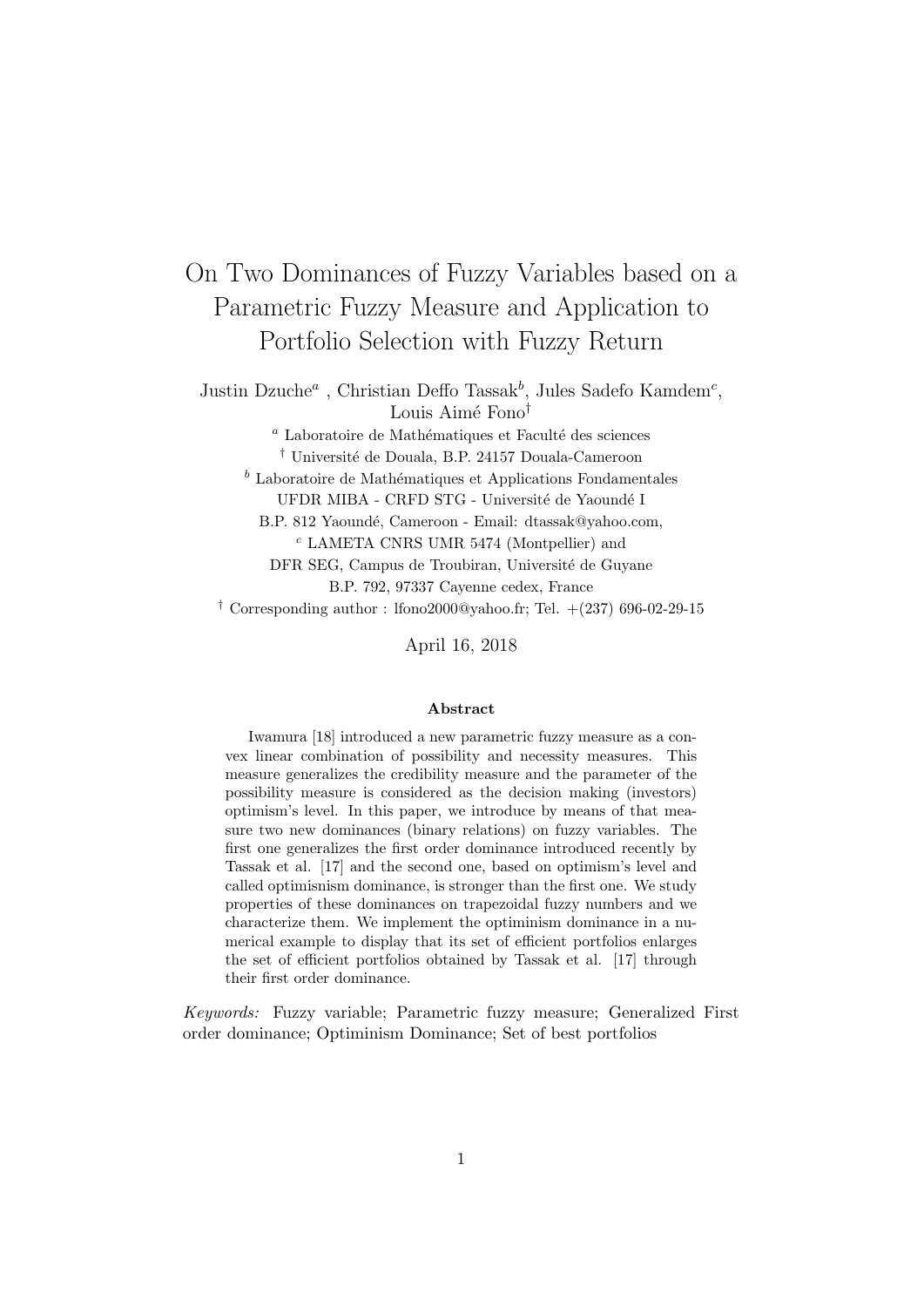#### 1 Introduction

Portfolio selection theory consists on the choice of "best portfolios" among several other ones in the context that assets' future returns are uncertain  $([10], [2], [15], [13], [16], [5], [6], [14])$ . Therefore, the literature presents a huge variety of methods for the determination of efficient portfolios. More precisely, one can subdivide those methods following two approaches: the first one deals with investors' preferences through proposed target values for benefit or investment risk and the second one doesn't take into consideration any target value and thus, proposes various efficient portfolios on which each investor can make a choice based on his preference. However, two mathematical tools are used as supports to analyze those approaches. Moments and semi-moments of a (random or fuzzy) variable, defined by means of crisp or fuzzy measure, are used in optimization models for the first approach  $([10],[13], [5], [6], [14], [3])$  whereas the core of portfolios or the set of best portfolios based on the dominance relation on (random or fuzzy) variables defined by means of the fuzzy measure are main tools of the second approach  $(12)$ ,  $(17)$ . In this paper, we focus on the second approach, namely Game theoretical approach, by introducing, characterizing and studying properties of the two new dominance relations comparing variables.

However, the literature also presents more than one way to describe uncertainty in various phenomena and some usual concepts related to human being perceptions. As a consequence, in portfolio selection, future asset's return can be described by a random or fuzzy variable according to the investment context. It means that, in some context, only randomness can influence future assets' returns and leads to random variable whereas in other context, uncertainty is due to imprecise or vague concepts used to describe future assets' returns (around 3UM, between 4UM and 5UM, very expensive...) and leads to a fuzzy variable. This work deals with fuzzy variable which describes uncertainty using the generalized fuzzy measure. Notice that this recent measure, defined by Iwamura [18] as a convex combination of possibility and necessity measures defined by Zadeh [20], takes into consideration an investor optimism's level towards risk ([18], [3]). This paper is a modest contribution for the study of dominance relations on fuzzy variables using the new generalized measure and the application of obtained results to determine best portfolios made up of assets with fuzzy return. More precisely, we define a distribution function of a fuzzy variable by means of that measure and we study its properties. This distribution is used to define two new dominance relations that allow to compare fuzzy variables according to two main assumptions: investors have the same optimism's level towards investment risk or not. Then, these dominance relations are characterized on trapezoidal fuzzy variables and other properties are established. However, since it seems more natural to compare two entities before selecting them,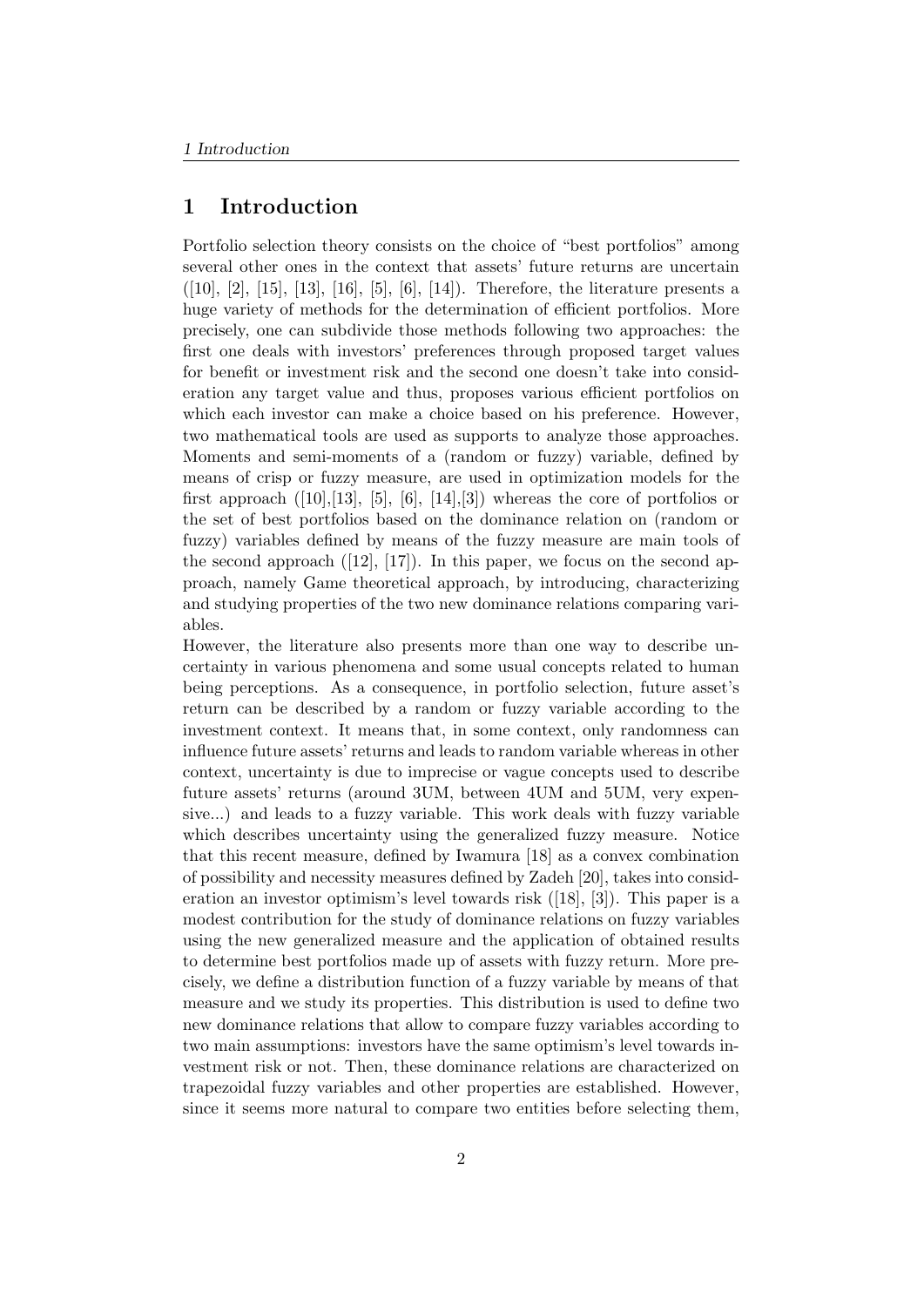binary comparisons of fuzzy variables (through distribution functions) can lead to portfolio selection. We prove in particular that the second dominance relation is a pre-order and it is complete in a particular subset of trapezoidal fuzzy variables. This "local completeness" is a specificity of the second order dominance in that sense it can allow in some situations to classify fuzzy variables and in this particular context, it allows to an investor to classify different assets of his portfolio, which naturally makes easier the selection. Furthermore, we describe the sets of non dominated portfolios according to the two dominances and we establish a link between the two sets. We use the seven assets proposed by Huang [5] to implement the second dominance in order to obtain non dominated portfolios. Those obtained portfolios complement the set of best portfolios obtained by first authors ([5], [6], [14],  $[17]$ .

The paper is organized as follows. Section 2 gives some preliminaries on fuzzy subsets and on fuzzy measures. It presents the new distribution functions of a fuzzy variable and links with known distribution functions. Section 3 presents the new dominance relations, their characterizations and their properties. In Section 4, the new dominance relation is implemented on a set of seven fuzzy variables and some non dominated portfolios are proposed. Section 5 gives concluding remarks and the Appendix made up of some proofs.

#### 2 Preliminaries

Throughout this paper,  $X$  is a nonempty set namely the universal set.

#### 2.1 Fuzzy subsets and fuzzy measures

A fuzzy subset A of X is defined by its membership function:  $\mu_A : X \to [0,1]$ such that, to each  $x \in X$ , is associated  $\mu_A(x)$ . For  $x \in X$ ,  $\mu_A(x)$  represents the membership grade of x to A. If  $\forall x \in A, \mu_A(x) \in \{0,1\}$ , then A becomes a crisp subset of X. The support of A is the crisp subset denoted by  $Supp(A)$ and defined by:  $Supp(A) = \overline{\{x \in X, \mu_A(x) > 0\}}$ .

Let us recall the parametric measure  $M_{\lambda}$  defined by Yang and Iwamura [18] that we will use in this paper.

For  $A \subset X$  and  $\xi : X \to \mathbb{R}$  a fuzzy variable with membership function  $\mu$ , that means, each element x of X is associated to a real number  $\xi(x)$  by means of  $\xi$  with the membership grade  $\mu(\xi(x))$ ,  $M_{\lambda}(A) = \lambda Pos(A) + (1-\lambda)$  $Nec(A)$  with  $\lambda \in [0,1]$ . We recall that if  $\lambda = 1$  (respectively  $\lambda = 0$ ), then  $M_{\lambda}$ becomes possibility measure defined as  $Pos(A) = \sup_{x \in A} \mu(\xi(x))$  (respectively necessity measure defined as  $Nec(A) = 1 - Pos(A<sup>c</sup>) = inf_{x \in A} \mu(\xi(x)))$ by Zadeh [20]. If  $\lambda = \frac{1}{2}$  $\frac{1}{2}$ , then  $M_{\lambda}$  becomes credibility measure defined as  $Cred(A) = \frac{1}{2}[Pos(A) + Nec(A)]$  by Liu [7].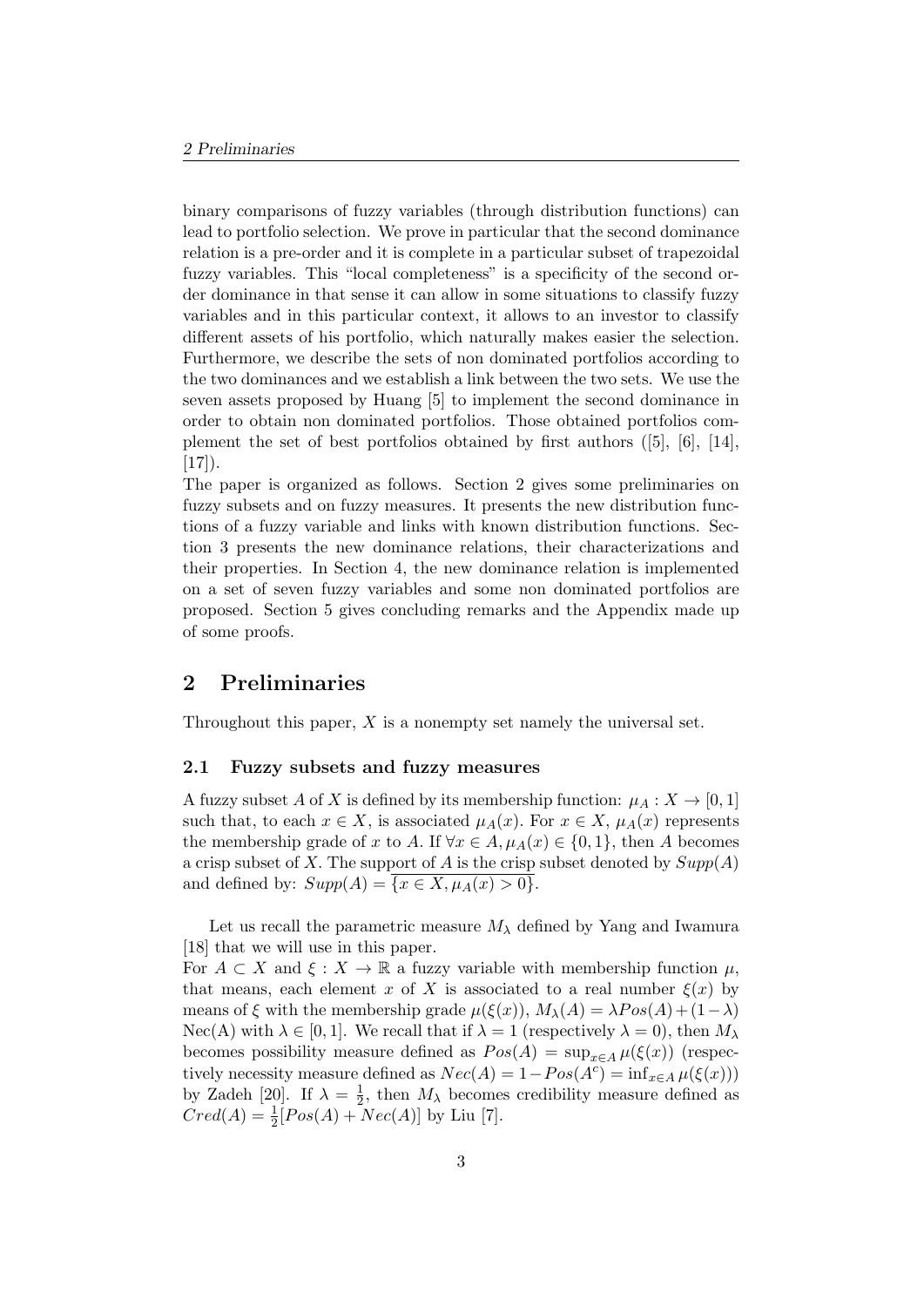Denote that  $\lambda$  is the optimistic level of an investor or a decision maker. Thus,  $M_{\lambda_1}$  and  $M_{\lambda_2}$  can be considered as two different ways to measure fuzzy event A, depending of two investors with optimistic levels  $\lambda_1$  and  $\lambda_2$ , by the combination of possibility and necessity measures.

In the next Subsection, we define and study the distribution function of a fuzzy variable with respect to  $M_{\lambda}$ -measure.

#### 2.2 Distribution function of a fuzzy variable with respect to  $M_{\lambda}$ -measure

**Definition 1.** Let  $\xi$  be a fuzzy variable and  $\lambda \in [0,1]$ . The distribution function  $\phi_{\lambda}$  of  $\xi$  with respect to  $M_{\lambda}$ -measure is given by:  $\forall x \in \mathbb{R}$ ,

$$
\phi_{\lambda,\xi}(x) = M_{\lambda}\{\xi \le x\}.
$$

If there is no confusion,  $\phi_{\lambda,\xi}$  will be simply denoted  $\phi_{\lambda}$ . In addition, if  $\lambda = \frac{1}{2}$  $\frac{1}{2}$ , that is,  $M_{\lambda}$  is the credibility measure and  $\phi_{\lambda,\xi}$  is simply denoted  $\phi_{\xi}$ or simply  $\phi$  defined by Liu [9].

Let us define the distribution function of a trapezoidal fuzzy variable.

**Example 1.** Let  $\xi = (a, b, c, d)$  be a trapezoidal fuzzy variable,  $\lambda \in [0, 1]$  and  $x \in \mathbb{R}$ . We have:

$$
\phi_{\lambda}(x) = \begin{cases}\n1 & \text{if } d \leq x \\
\frac{\lambda(d-x) + x - c}{d-c} & \text{if } c \leq x \leq d \\
\lambda & \text{if } b \leq x \leq c \\
\frac{\lambda(x-a)}{b-a} & \text{if } a \leq x \leq b \\
0 & \text{if } x \leq a\n\end{cases} (1)
$$

Let us end this Subsection by establishing the two next results on properties of  $\phi_{\lambda}$ .

The first result shows that the cumulative function of a fuzzy variable is not decreasing w.r.t. the optimistic level.

**Proposition 1.** Let  $\xi$  be a fuzzy variable. The distribution function  $\phi_{\lambda}$  of  $\xi$  is nondecreasing with respect to  $\lambda$ .

**Proof:** This result is justified by the fact that the  $M_{\lambda}$ -measure is nondecreasing with respect to  $\lambda$ . In fact, by setting  $f(\lambda) = \lambda Pos(A) + (1 - \lambda)Nec(A)$  with  $\lambda \in [0, 1]$  and for a fixed subset A of R, we have:  $f'(\lambda) = Pos(A) - Nec(A) \geq 0$  as  $Pos(A) \geq Nec(A). \square$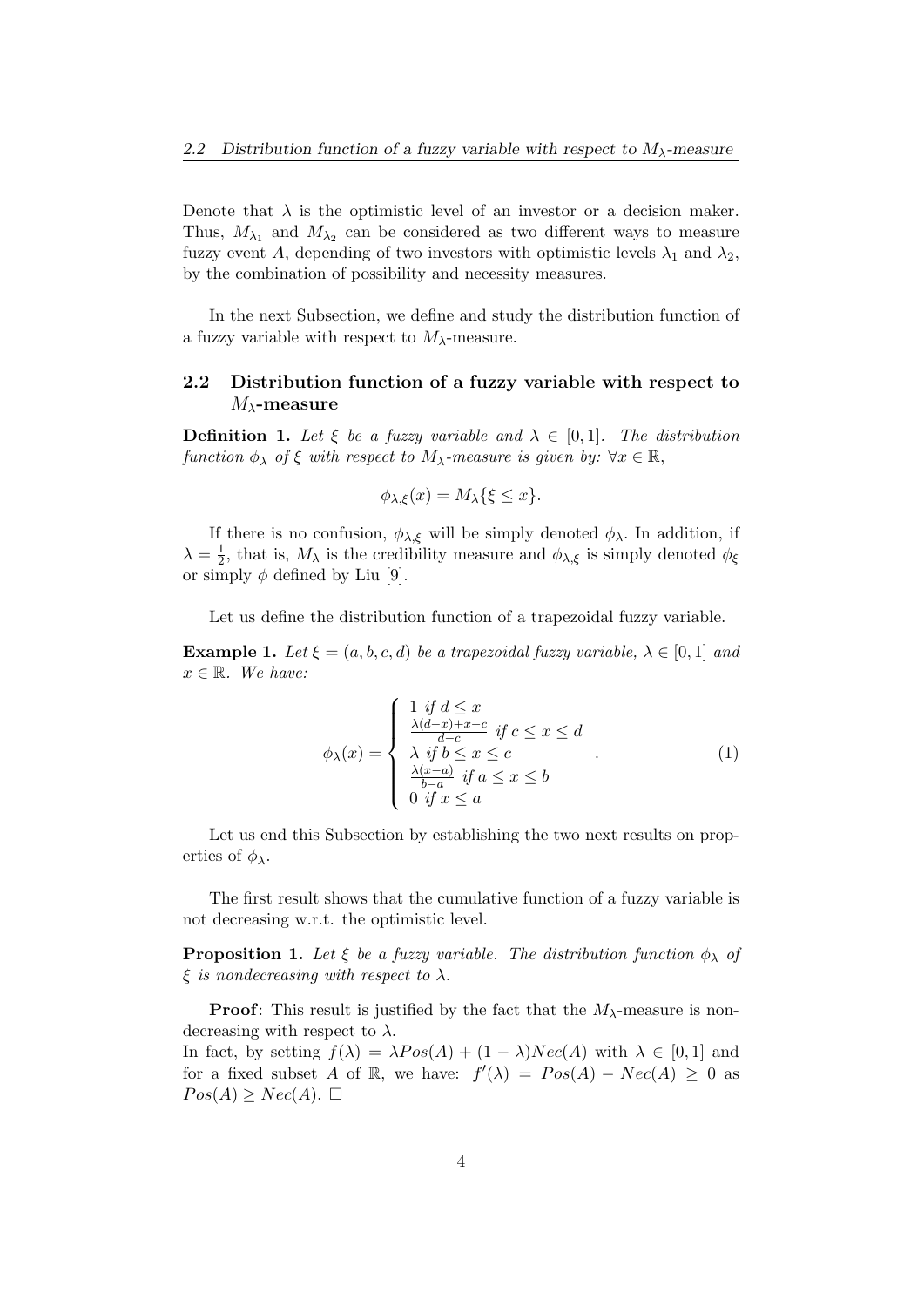The second result establishes that in the set of trapezoidal fuzzy variables, if two cumulative functions coincide for two optimistic levels, then they will coincide as credibilistic cumulative functions. The proof of this result is given in Appendix.

**Proposition 2.** Let  $\xi_1 = (a_1, b_1, c_1, d_1)$  and  $\xi_2 = (a_2, b_2, c_2, d_2)$  be two trapezoidal fuzzy variables whose respective distribution functions are  $\phi^1_\lambda$  and  $\phi^2_\lambda$ with respect to  $M_{\lambda}$ -measure.

If there exists  $\lambda_1, \lambda_2 \in [0; 1]$  such that:  $\phi^1_{\lambda_1}(x) = \phi^2_{\lambda_2}(x), \forall x \in \mathbb{R}$ , then

 $\phi_1(x) = \phi_2(x), \forall x \in \mathbb{R}.$ 

In the next Section, we introduce and study two new order dominances of fuzzy variables which take into account investors's optimism level  $\lambda$ . Therefore, the first one compares fuzzy variables with the same optimism level from investors whereas the second one compares them with different optimism levels from investors.

## 3 Dominance relations of fuzzy variables with respect to  $M_{\lambda}$ -measure

#### 3.1 First order dominance: Definition and Properties

**Definition 2.** Let  $\lambda \in [0, 1]$  and  $\xi_1$ ,  $\xi_2$  be two fuzzy variables whose respective distribution functions are  $\phi_{\lambda}^1$  and  $\phi_{\lambda}^2$  with respect to  $M_{\lambda}$ -measure. The first order dominance is the binary relation on fuzzy variables denoted by  $\succeq_{d_1^{\lambda}}$  and defined by:  $\xi_1 \succeq_{d_1^{\lambda}} \xi_2$  if  $\forall x \in \mathbb{R}, \phi_{\lambda}^1(x) \leq \phi_{\lambda}^2(x)$ .

We establish four first properties of the dominance  $\succeq_{d_1^{\lambda}}$  for trapezoidal fuzzy variables. The three first ones shows that  $\succeq_{d_1^{\lambda}}$  is a pre-order on the set  $A$  of trapezoidal fuzzy variables whereas the last one establishes sufficient condition for comparison on A.

#### **Proposition 3.** Let  $\lambda \in [0, 1]$ .

- 1. Reflexivity:  $\forall \xi \in \mathcal{A}, \xi \succeq_{d_1^{\lambda}} \xi$ ;
- 2. Symmetry:  $\forall (\xi, \eta) \in \mathcal{A}^2$ , if  $\xi \succeq_{d_1^{\lambda}} \eta$  and  $\eta \succeq_{d_1^{\lambda}} \xi$  then  $\xi \sim \eta$ ;
- 3. Transitivity:  $\forall (\xi, \eta, \theta) \in \mathcal{A}^3$ , if  $\xi \succeq_{d_1^{\lambda}} \eta$  and  $\eta \succeq_{d_1^{\lambda}} \theta$  then  $\xi \succeq_{d_1^{\lambda}} \theta$ ;
- 4.  $\forall (\xi, \eta) \in \mathcal{A}^2$ , inf  $Supp(\xi) > \sup Supp(\eta) \Rightarrow \xi \succeq_{d_1^{\lambda}} \eta$ .

Proof: Proofs are similar to ones established by Tassak et al. [17] for the first order dominance with respect to credibility measure.  $\Box$ 

The following result characterizes  $\succeq_{d_1^{\lambda}}$  for trapezoidal fuzzy variables.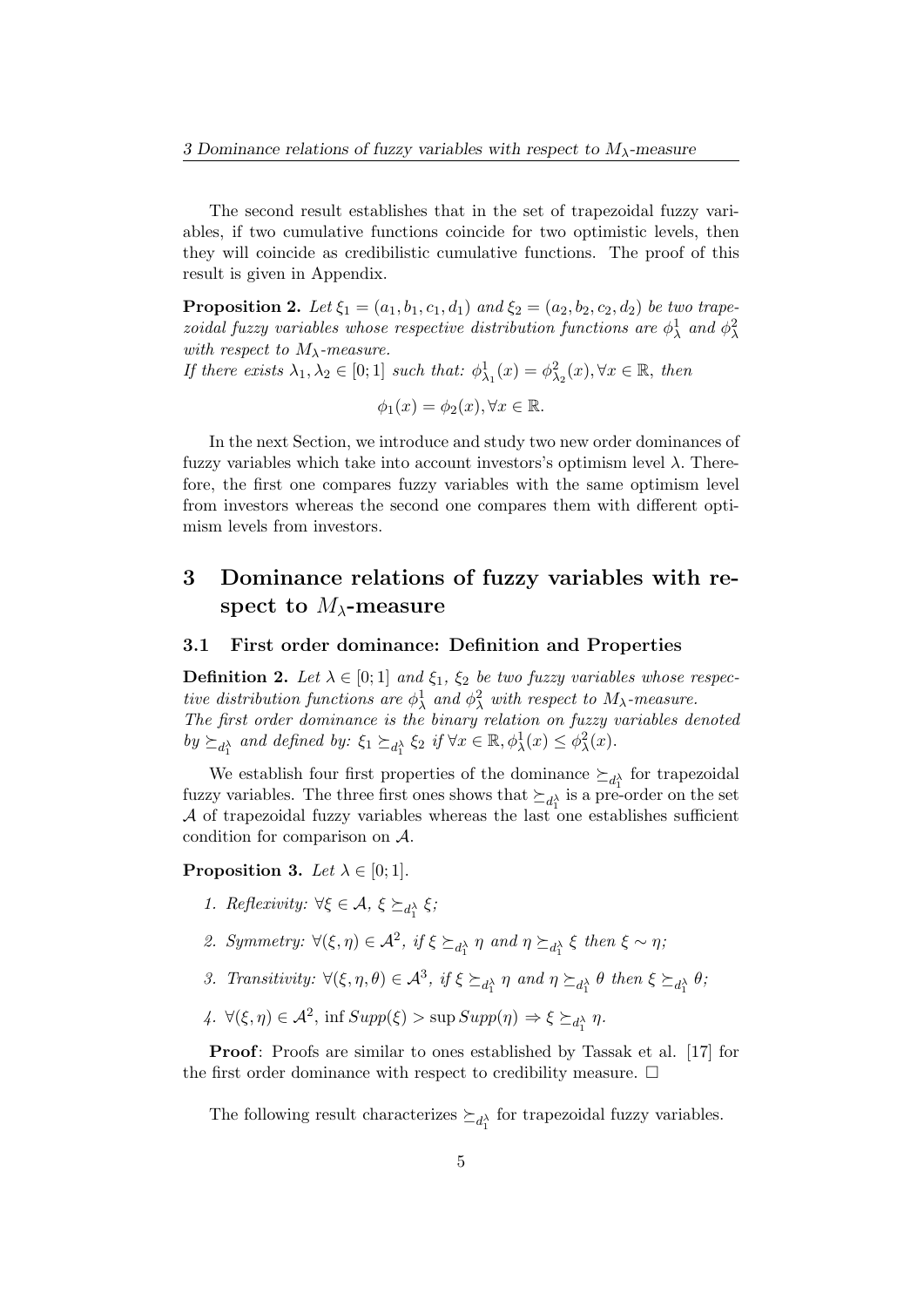**Theorem 1.** Let  $\xi_1 = (a_1, b_1, c_1, d_1)$  and  $\xi_2 = (a_2, b_2, c_2, d_2)$  be two trapezoidal fuzzy variables and  $\lambda \in [0,1]$ . Then,

$$
\xi_1 \succeq_{d_1^{\lambda}} \xi_2 \Leftrightarrow \begin{cases} a_1 \ge a_2 \\ b_1 \ge b_2 \\ c_1 \ge c_2 \\ d_1 \ge d_2 \end{cases}
$$

.

Proof: This proof is similar to the proof of the characterization of first order dominance with respect to credibility measure proposed by Tassak et al. [17].  $\square$ 

Let us notice that according to Eq. 1, all dominances  $\succeq_{d_1^{\lambda}}$  with  $\lambda \in [0,1]$ are equivalent on A. But, it is not longer the case for the comparison of two fuzzy variables with different membership functions' sharps.

The following result establishes the compatibility of  $\succeq_{d_1^\lambda}$  with respect to the sum.

**Proposition 4.** Let  $\xi_1 = (a_1, b_1, c_1, d_1), \xi_2 = (a_2, b_2, c_2, d_2)$  and  $\xi_3 =$  $(a_3, b_3, c_3, d_3)$  be three trapezoidal fuzzy variables and  $\lambda \in [0, 1]$ .

$$
\xi_1 \succeq_{d_1^{\lambda}} \xi_2 \Rightarrow \xi_1 + \xi_3 \succeq_{d_1^{\lambda}} \xi_2 + \xi_3.
$$

**Proof:** The proof is easily obtained through the characterization of  $\succeq_{d_1^{\lambda}}$ for the case of trapezoidal fuzzy variables and the Extension Principle of Zadeh [20].  $\Box$ 

#### 3.2 Optiminisn Dominance: Definition and Properties

Let us illustrate our idea with the particular case of two investors with different optimism levels  $\alpha, \beta \in [0, 1]$ . Let us set  $\Pi = {\alpha, \beta}$  and propose the following dominance for two fuzzy variables  $\xi_1$ ,  $\xi_2$  whose respective distribution functions  $\phi_{\lambda}^1$  and  $\phi_{\lambda}^2$  with respect to  $M_{\lambda}$ -measure:

$$
\xi_1 \geq_{D_1} \xi_2 \Rightarrow \exists \lambda \in \Pi, \forall \varepsilon \in \Pi, \phi_\lambda^1 \leq \phi_\varepsilon^2. \tag{2}
$$

Intuitively, (2) means that fuzzy return  $\xi_1$  is preferred to fuzzy return  $\xi_2$  in that sense: there is at least an optimism level or a particular distribution of  $\xi_1$  under which  $\xi_1$  gives less chance to obtain lower return than  $\xi_2$  whatever investor's optimism level considered for  $\xi_2$  (that is whatever the way  $\xi_2$  is distributed).

Let us generalize (2) by the following definition.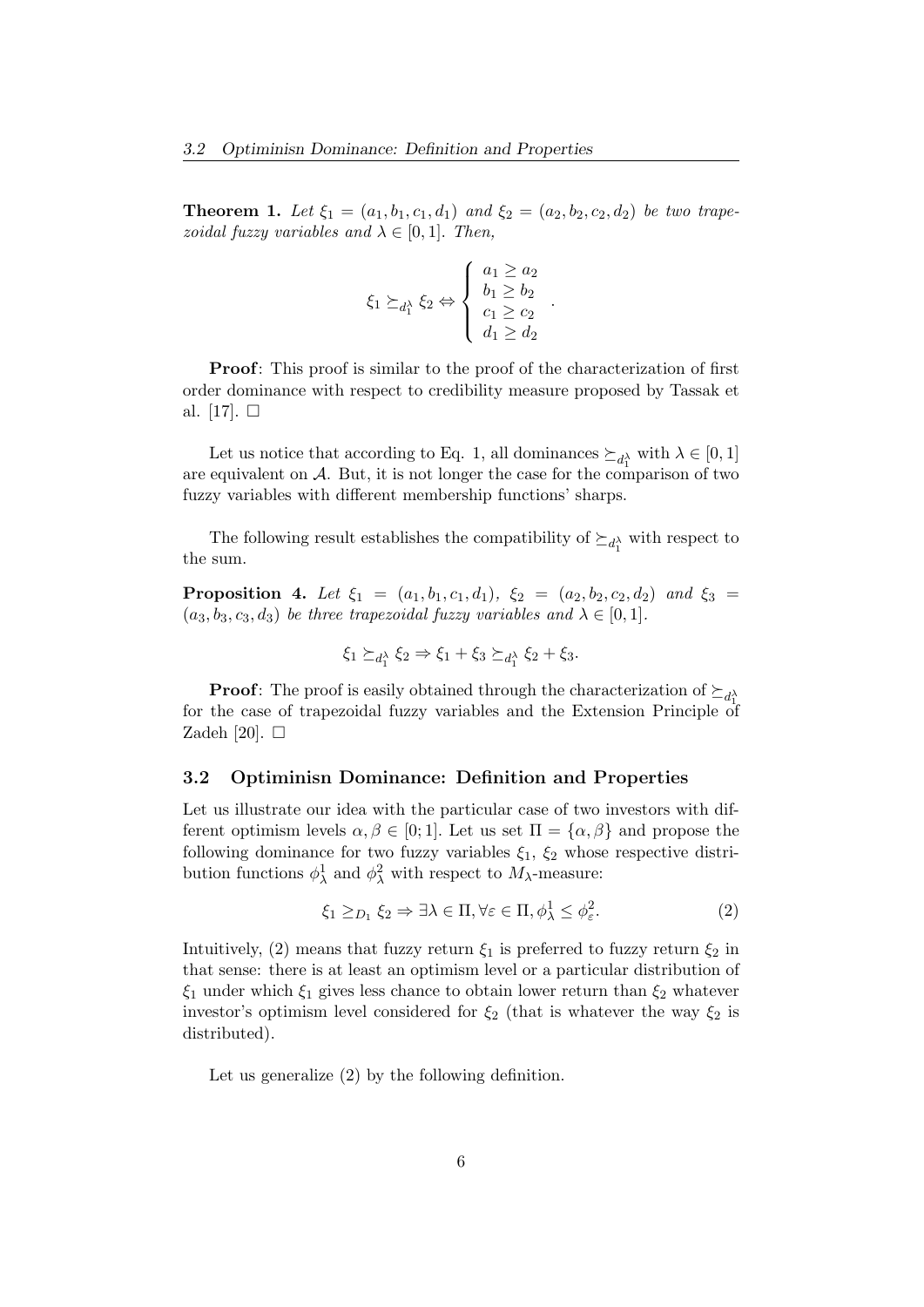**Definition 3.** Let  $\xi_1$  and  $\xi_2$  be two fuzzy variables whose respective distribution functions are  $\phi_{\lambda}^1$  and  $\phi_{\lambda}^2$  with respect to  $M_{\lambda}$ -measure.

The optiminisn dominance is the binary relation on fuzzy variables denoted  $\succeq_{D_1}$  and defined by:  $\xi_1 \succeq_{D_1} \xi_2 \Rightarrow \exists \lambda \in [0;1], \forall \beta \in [0;1], \phi_{\lambda,\xi_1}^1 \leq \phi_{\beta,\xi_2}^2$ .

The next result establishes that  $\succeq_{D_1}$  is a pre-order on A.

**Proposition 5.** 1. Reflexivity:  $\forall \xi \in \mathcal{A}, \xi \succeq_{D_1} \xi$ ;

- 2. Symmetry:  $\forall (\xi, \eta) \in \mathcal{A}^2$ , if  $\xi \succeq_{D_1} \eta$  and  $\eta \succeq_{D_1} \xi$  then  $\xi \sim \eta$ ;
- 3. Transitivity:  $\forall (\xi, \eta, \theta) \in \mathcal{A}^3$ , if  $\xi \succeq_{D_1} \eta$  and  $\eta \succeq_{D_1} \theta$  then  $\xi \succeq_{D_1} \theta$ .

Proof: Let us prove the three precede properties.

*i*) Reflexivity:  $\xi \succeq_{D_1} \xi$ .

We assume that  $\phi_{\lambda}$  is the distribution function of  $\xi$  with respect to  $M_{\lambda}$ measure. Let us find  $\lambda_0 \in [0;1]$  such that  $\forall \beta \in [0;1]$ ,  $\forall x \in \mathbb{R}$ ,  $\phi_{\lambda_0}(x) \leq$  $\phi_{\beta}(x)$ .

According to Proposition 1, it suffices to take  $\lambda_0 = 0$  and we get:  $\phi_0(x) \leq$  $\phi_{\beta}(x), \forall x \in \mathbb{R}, \forall \beta \in [0;1].$ 

*ii*) Symmetry:  $\xi \succeq_{D_1} \eta$  and  $\eta \succeq_{D_1} \xi \Rightarrow \xi \sim \eta$ , that is  $\phi^1(x) = \phi^2(x)$ ,  $\forall x \in \mathbb{R}$ , where  $\phi^1$  and  $\phi^2$  are respectively the distribution functions of  $\xi$  and  $\eta$ , defined by Liu [9] and  $\phi^1_\lambda, \phi^2_\lambda$  are respectively the distribution functions of  $\xi, \eta$ with respect to  $M_{\lambda}$  – measure.

Let us assume that  $\xi \succeq_{D_1} \eta$  and  $\eta \succeq_{D_1} \xi$ .  $\xi \succeq_{D_1} \eta \Rightarrow \exists \lambda_1 \in [0;1], \forall \beta \in [0;1], \forall x \in \mathbb{R}, \phi^1_{\lambda_1}(x) \leq \phi^2_{\beta}(x) : (R_1),$  $\eta \succeq_{D_1} \xi \Rightarrow \exists \lambda_2 \in [0;1], \forall \beta \in [0;1], \forall x \in \mathbb{R}, \phi_{\lambda_2}^1(x) \leq \phi_{\beta}^2(x) : (R_2).$ According to  $(R_1)$ , by taking  $\beta = \lambda_2$ , we have:  $\phi^1_{\lambda_1}(x) \leq \phi^2_{\lambda_2}(x)$ :  $(R_3)$ ; according to  $(R_2)$ , by taking  $\beta = \lambda_1$ , we have:  $\phi_{\lambda_2}^2(x) \leq \phi_{\lambda_1}^1(x)$ :  $(R_4)$ . Finally, according to  $(R_3)$ ,  $(R_4)$  and Proposition 2, we have:  $\phi_{\lambda_1}^1(x) = \phi_{\lambda_2}^2(x) \Rightarrow \phi^1(x) = \phi^2(x), \forall x \in \mathbb{R}.$ *iii*) Transitivity:  $\xi \succeq_{D_1} \eta$  and  $\eta \succeq_{D_1} \theta \Rightarrow \xi \succeq_{D_1} \theta$ . Let us assume that  $\xi \succeq_{D_1} \eta$  and  $\eta \succeq_{D_1} \theta$  where  $\phi_\lambda^1, \phi_\lambda^2, \phi_\lambda^3$  are respectively the distribution functions of  $\xi, \eta, \theta$  with respect to  $M_\lambda$  – measure.  $\xi \succeq_{D_1} \eta \Rightarrow \exists \lambda_3 \in [0;1], \forall \beta \in [0;1], \forall x \in \mathbb{R}, \phi_{\lambda_3}^1(x) \leq \phi_{\beta}^2(x) : (R_5),$  $\eta \geq_{D_1} \theta \Rightarrow \exists \lambda_4 \in [0;1], \forall \beta \in [0;1], \forall x \in \mathbb{R}, \phi^2_{\lambda_4}(x) \leq \phi^3_{\beta}(x).$ According to  $(R_5)$ , by taking  $\beta = \lambda_4$ , we have:  $\phi^1_{\lambda_3}(x) \leq \phi^2_{\lambda_4}(x)$ . Thus,  $\phi_{\lambda_3}^1(x) \leq \phi_{\lambda_4}^2(x) \leq \phi_{\beta}^3(x), \forall \beta \in [0,1], \forall x \in \mathbb{R}, \text{ that is, } \phi_{\lambda_3}^1(x) \leq \phi_{\beta}^3(x), \forall \beta \in$  $[0, 1], \forall x \in \mathbb{R}$ . Therefore,  $\xi \succeq_{D_1} \theta$ .  $\Box$ 

Let us characterize the optiminisn dominance  $\succeq_{D_1}$  by showing that a trapezoidal fuzzy variable dominates a second one if the support of the first is on right and the one of the second is on left.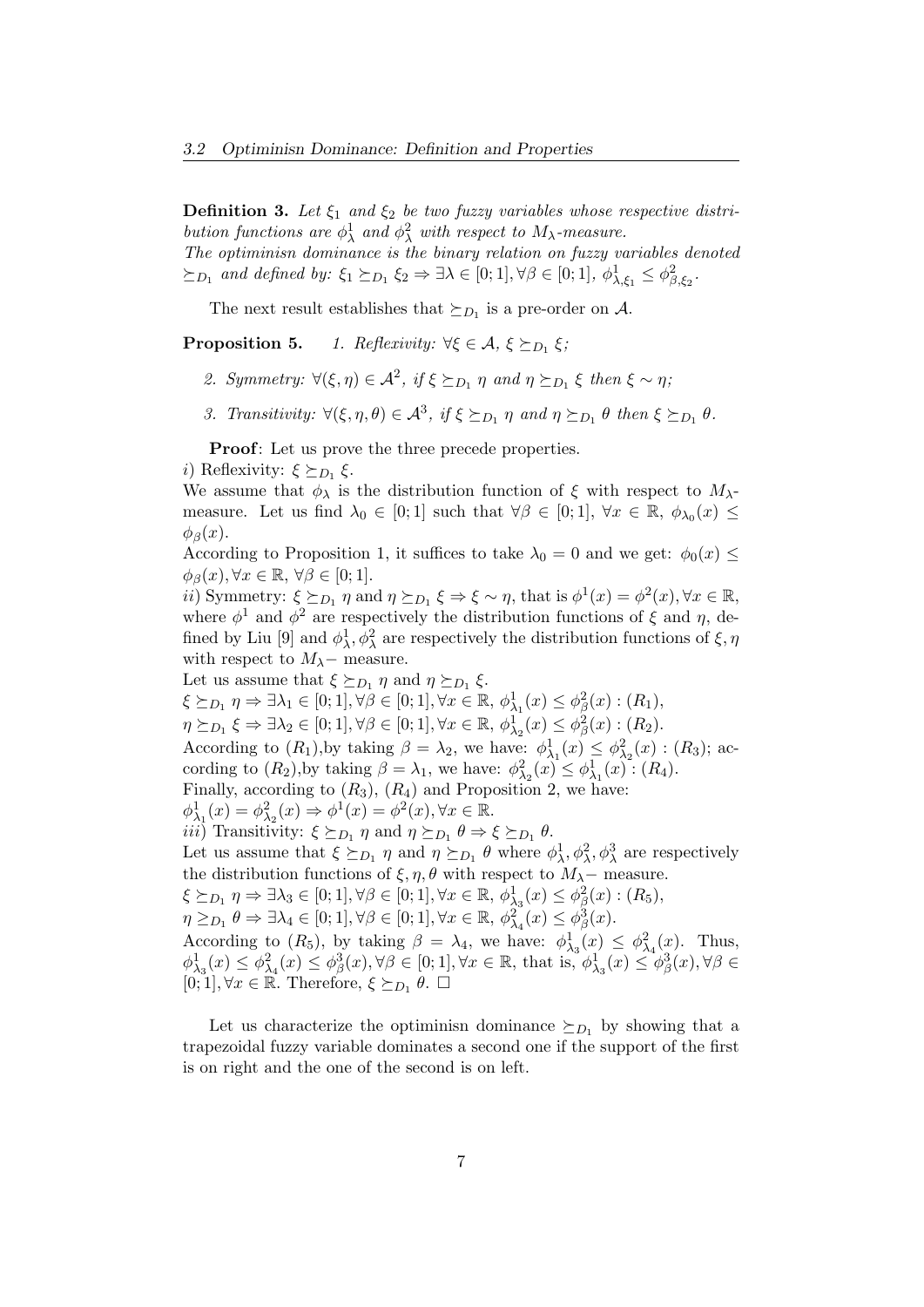**Theorem 2.** Let  $\xi_1 = (a_1, b_1, c_1, d_1)$  and  $\xi_2 = (a_2, b_2, c_2, d_2)$  be two trapezoidal fuzzy variables.

$$
\xi_1 \succeq_{D_1} \xi_2 \Longleftrightarrow a_1 \geq d_2.
$$

**Proof**: Let us assume that  $\phi_1^{\lambda}$  and  $\phi_2^{\lambda}$  are respective distribution functions of  $\xi_1$  and  $\xi_2$  with respect to  $M_\lambda$  – measure.

 $\Leftarrow$ ) Let us assume that  $a_1 ≥ d_2$ . According to  $(1)$ , it is obvious that:  $\forall \lambda \in [0; 1], \forall \beta \in [0; 1], \forall x \in \mathbb{R}, \phi_1^{\lambda}(x) \leq \phi_2^{\beta}$  $\frac{\beta}{2}(x).$ Thus,  $\xi_1 \geq_{D_1} \xi_2$ .  $\Rightarrow$ ) Let us assume that  $a_1 < d_2$ . Let be  $\lambda \in [0; 1]$  and let us find  $\gamma \in [0; 1]$ ,  $x_0 \in \mathbb{R}$  such that:

$$
\phi_1^{\lambda}(x_0) > \phi_2^{\gamma}(x_0). \tag{3}
$$

Let  $x_0 \in [a_1; d_2]$  such that  $x_0 \leq b_1$  and  $x_0 \geq c_2$ . According to (1) and (3), we have:

$$
\lambda \frac{x_0 - a_1}{b_1 - a_1} > 1 + (\gamma - 1) \frac{x_0 - d_2}{c_2 - d_2}.
$$
 (4)

Let us set  $\theta = \frac{d_2 - a_1}{b_1 - a_1 + d_2}$  $\frac{d_2-a_1}{b_1-a_1+d_2-c_2}$  where  $\theta$  is the solution of the equation:  $x-a_1$  $\frac{x-a_1}{b_1-a_1} = \frac{x-d_2}{c_2-d_2}$  $\frac{x-a_2}{c_2-d_2}$ . We have: (4)  $\Rightarrow \lambda \theta > 1 + (\gamma - 1)\theta$ , that is,  $\gamma < \frac{\lambda \theta - 1}{\theta} + 1$  and we set:  $\varepsilon = \frac{\lambda \theta - 1}{\theta} + 1.$ i) As  $\sqrt{ }$  $\mathbf{J}$  $\mathcal{L}$  $d_2 > a_1$  $b_1 > a_1$  $d_2 > c_2$ , it is obvious that  $\theta > 0$  and thus  $\varepsilon$  exits. ii) We also have:  $\theta - 1 = \frac{c_2 - b_1}{b_1 - a_1 + d_2 - c_2}$ , that leads to,  $\theta < 1 \Longleftrightarrow c_2 < b_1$ . Therefore, two cases have to be considered: - If  $c_2 < b_1$ Then,  $\theta < 1 \Rightarrow \varepsilon < 1$  and it suffices to take  $\gamma \in [0; \varepsilon]$ . - Else We have:  $\theta \geq 1 \Rightarrow \varepsilon \geq 0$ . It suffices to take  $\gamma \in [0; \varepsilon \wedge 1]$ .  $\Box$ 

The following result establishes the compatibility of  $\succeq_{D_1}$  with respect to the sum on A.

**Proposition 6.** Let  $\xi_1 = (a_1, b_1, c_1, d_1), \xi_2 = (a_2, b_2, c_2, d_2)$  and  $\xi_3 =$  $(a_3, b_3, c_3, d_3)$  be three trapezoidal fuzzy variables and  $\lambda \in [0, 1]$ .

$$
\xi_1 \succeq_{D_1} \xi_2 \Rightarrow \xi_1 + \xi_3 \succeq_{D_1} \xi_2 + \xi_3.
$$

Proof: The proof is easily obtained through the characterization of  $\succeq_{D_1}$  for the case of trapezoidal fuzzy variables and the Extension Principle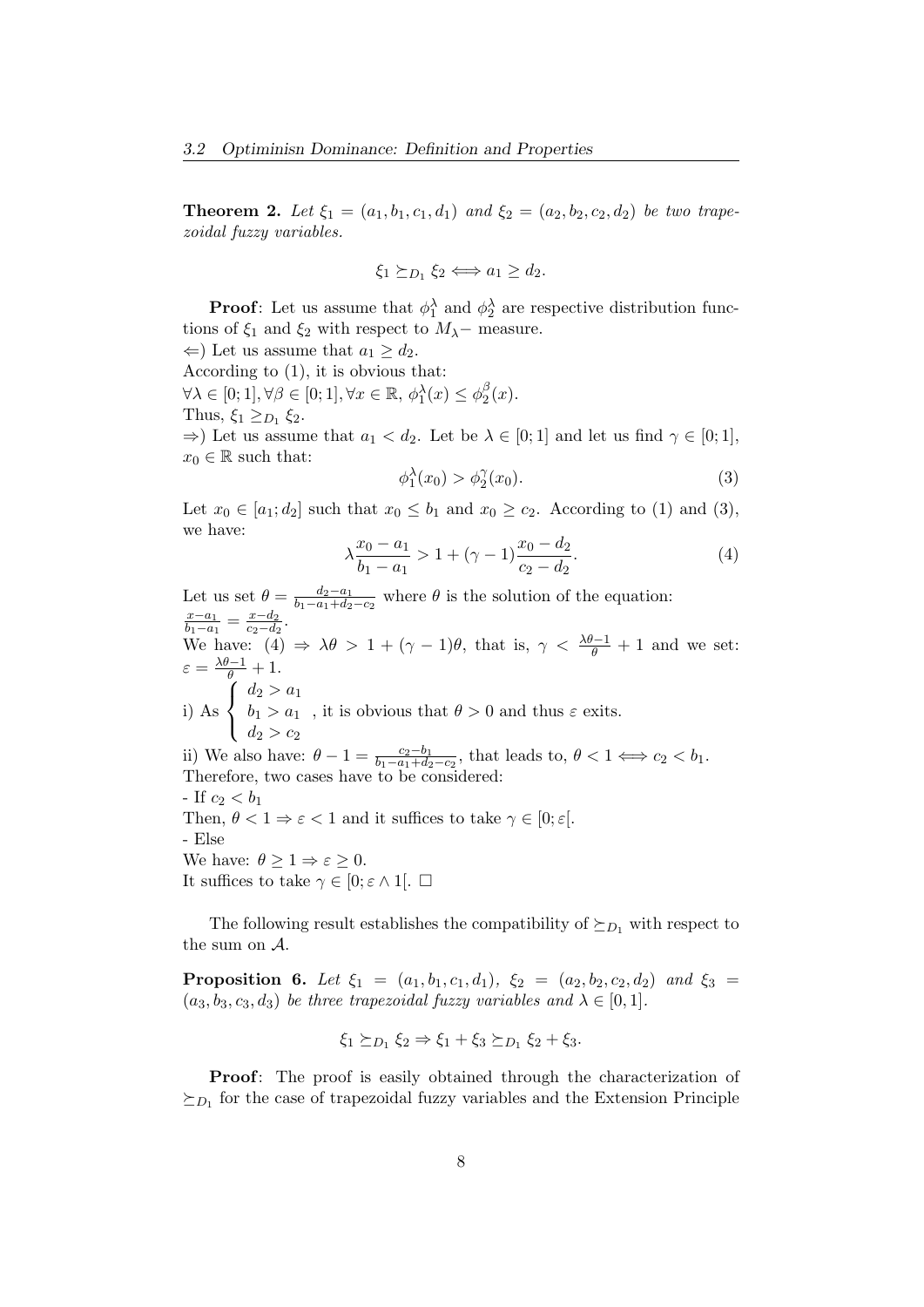of Zadeh [20].  $\square$ 

The next result establishes that the optiminisn dominance  $\succeq_{D_1}$  is strongest than the first order dominance  $\succeq_{d_1^{\lambda}}$  in the set of trapezoidal fuzzy variables.

**Proposition 7.** Let  $\lambda \in [0,1]$  and  $\xi_1, \xi_2$  be two trapezoidal fuzzy variables whose respective distribution functions are  $\phi^1_\lambda$  and  $\phi^2_\lambda$  with respect to  $M_\lambda$ . measure. Then  $\xi_1 \succeq_{D_1} \xi_2 \Rightarrow \xi_1 \succeq_{d_1^{\lambda}} \xi_2$ .

Proof: The proof is easily obtained through characterization of dominances  $\succeq_{D_1}$  and  $\succeq_{d_1^{\lambda}}$  for the case of trapezoidal fuzzy variables.  $\square$ 

Let us end this section by establishing that dominance  $\succeq_{D_1}$  is a complete relation on the subset of trapezoidal fuzzy variables with disjoint supports.

**Proposition 8.** Let  $A'$  be a subset of  $A$  which is the set of trapezoidal fuzzy variables with disjoint supports.

The optiminisn dominance  $\succeq_{D_1}$  is complete on A'.

**Proof:** Let  $\xi = (a, b, c, d)$  and  $\xi' = (a', b', c', d')$  be two elements of A'. As  $Supp(\xi) \cap Supp(\xi') = \emptyset$ , we necessarily have:  $a > d'$  or  $a' > d$ . According to Theorem 2, we have:  $\xi \succeq_{D_1} \xi'$  or  $\xi' \succeq_{D_1} \xi$ .  $\Box$ 

In the next Section, we use the two proposed dominances to determine the set of best portfolios of assets with fuzzy returns and we implement the obtained result on a given set of triangular fuzzy variables proposed by Huang [5].

## 4 Application of dominances for Portfolio Selection with fuzzy retun

Let us consider the family  $A = (\xi)_{1 \leq i \leq n}$  of n assets where returns are described by trapezoidal fuzzy numbers. A portfolio return  $\xi$  associated with  $A$  is a convex linear combination of the  $n$  assets returns defined by  $\xi = \sum_{i=1}^{n} x_i \xi_i$  where  $x_i$  represents the proportion of capital invested in asset *i*. The set of portfolios associated with A is  $P = \{\xi = \sum_{i=1}^{n} x_i \xi_i, x_i \in$  $[0, 1], \sum_{i=1}^{n} x_i = 1$  and  $\xi_i \in A$ .

A main question is to determine non dominated portfolios by means of a dominance relation. Based on Game Theory terminology, we will determine the core  $C_R(P)$  of  $(P, R)$  where R is a dominance on P. In particular, we introduce the core of the dominances  $\succeq_{D_1}$  and  $\succeq_{d_1^{\lambda}}$  as follows:

$$
\mathcal{C}_{\succeq_{d_1^{\lambda}}}(P) = \{ \xi \in P, \forall \eta \in P \setminus \{ \xi \}, \eta \npreceq_{d_1^{\lambda}} \xi \} \tag{5}
$$

and

$$
\mathcal{C}_{\succeq_{D_1}}(P) = \{ \xi \in P, \forall \eta \in P \setminus \{ \xi \}, \eta \npreceq_{D_1} \xi \}. \tag{6}
$$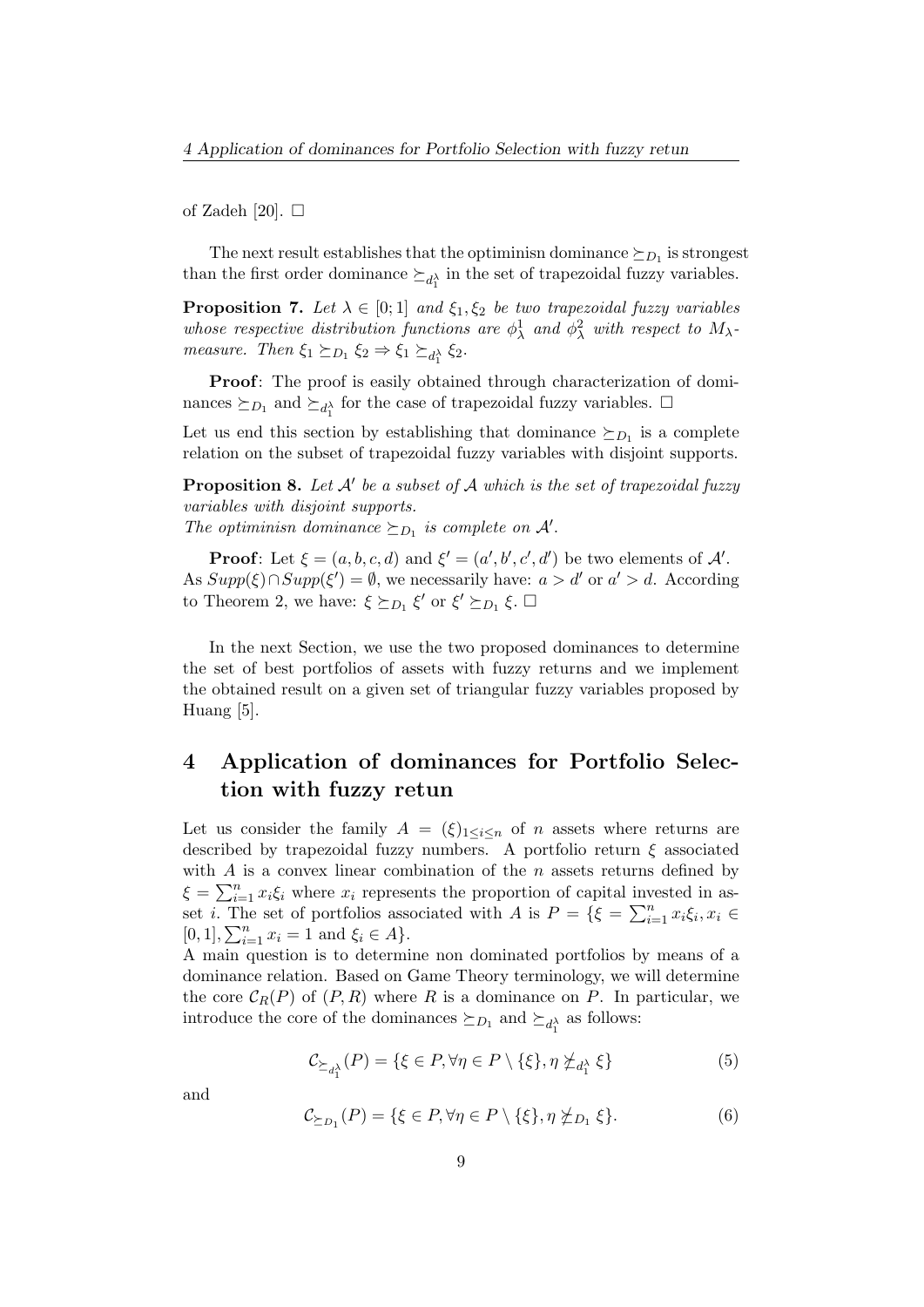The following result gives a link between the two core.

**Proposition 9.** Let  $A = (\xi)_{1 \leq i \leq n}$  be a family of n assets where returns are described by trapezoidal fuzzy numbers and P the set of portfolios associated with A. We have:

$$
\mathcal{C}_{\succeq_{d_1^{\lambda}}}(P) \subseteq \mathcal{C}_{\succeq_{D_1}}(P).
$$

**Proof:** Let  $\xi = (a, b, c, d)$  be a trapezoidal fuzzy variable such that  $\xi \in \mathcal{C}_{\succeq_{d_1^{\lambda}}}(P)$ . Let us prove that  $\xi \in \mathcal{C}_{\succeq_{D_1}}(P)$ . Let  $\eta = (a', b', c', d') \in P \setminus \{\xi\}.$  $\xi \in \mathcal{C}_{\succeq_{d_1^{\lambda}}}(P) \Rightarrow a > a'$  or  $b > b'$  or  $c > c'$  or  $d > d'$ .

Without loss of generality, let us assume that  $b > b'$ . If  $a' \geq d$  then we obtain:  $b' \geq a' \geq d \geq b$ , that is  $b' \geq b$ , which contradicts the assumption. So, we conclude that  $a' < d$ . More precisely,  $\eta \nleq_{D_1} \xi$  and  $\xi \in \mathcal{C}_{\succeq_{D_1}}(P).$   $\square$ 

Notice that if  $\lambda = \frac{1}{2}$  $\frac{1}{2}$ , then Proposition 9 implies:  $\mathcal{C}_{\succeq_{d^2}}(P) \subset \mathcal{C}_{\succeq_{D_1}}(P)$ , that is, the new set  $\mathcal{C}_{\succeq_{D_1}}(P)$  of non dominated portfolios contains non dominated portfolios obtained with the first order dominance associated with credibility measure obtained by Tassak et al. [17].

The following result characterizes some non dominated portfolios in  $\mathcal{C}_{\succeq_{D_1}}(P)$ .

**Proposition 10.** Let  $A = (\xi = (a_i, b_i, c_i, d_i))_{1 \leq i \leq n}$  be a family of n assets where returns are described by trapezoidal fuzzy numbers and P the set of portfolios associated with A. Let us set  $\Gamma_1 = \{\xi = (a, b, c, d)/a =$  $\max_{1 \leq i \leq n} \sum_{i=1}^{n} x_i a_i \}$  and  $\Gamma_2 = \{ \xi = (a, b, c, d) / d = \max_{1 \leq i \leq n} \sum_{i=1}^{n} x_i d_i \}.$ 

- 1.  $\Gamma_1 \subset \mathcal{C}_{\succeq_{D_1}}(P)$ .
- 2.  $\Gamma_2 \subset \mathcal{C}_{\succeq_{D_1}}(P)$ .

**Proof:** The proof is easily obtained by the characterization of  $\succeq_{D_1}$  according to Theorem 2.  $\square$ 

By considering the family  $A = (\xi = (a_i, b_i, c_i, d_i))_{1 \leq i \leq n}$  of *n* assets where returns are described by trapezoidal fuzzy numbers and P the set of portfolios associated with A, Proposition 10 leads us to propose two models for the determination in  $\Gamma_1$  and  $\Gamma_2$  of non dominated portfolios of with respect to the dominance  $\succeq_{D_1}$  as follows:

$$
\begin{cases}\n\max a_1 x_1 + \dots + a_n x_n \\
\sum_{i=1}^n x_i = 1 \\
x_i \in [0, 1], \forall i \in \{1, \dots, n\}\n\end{cases} \tag{7}
$$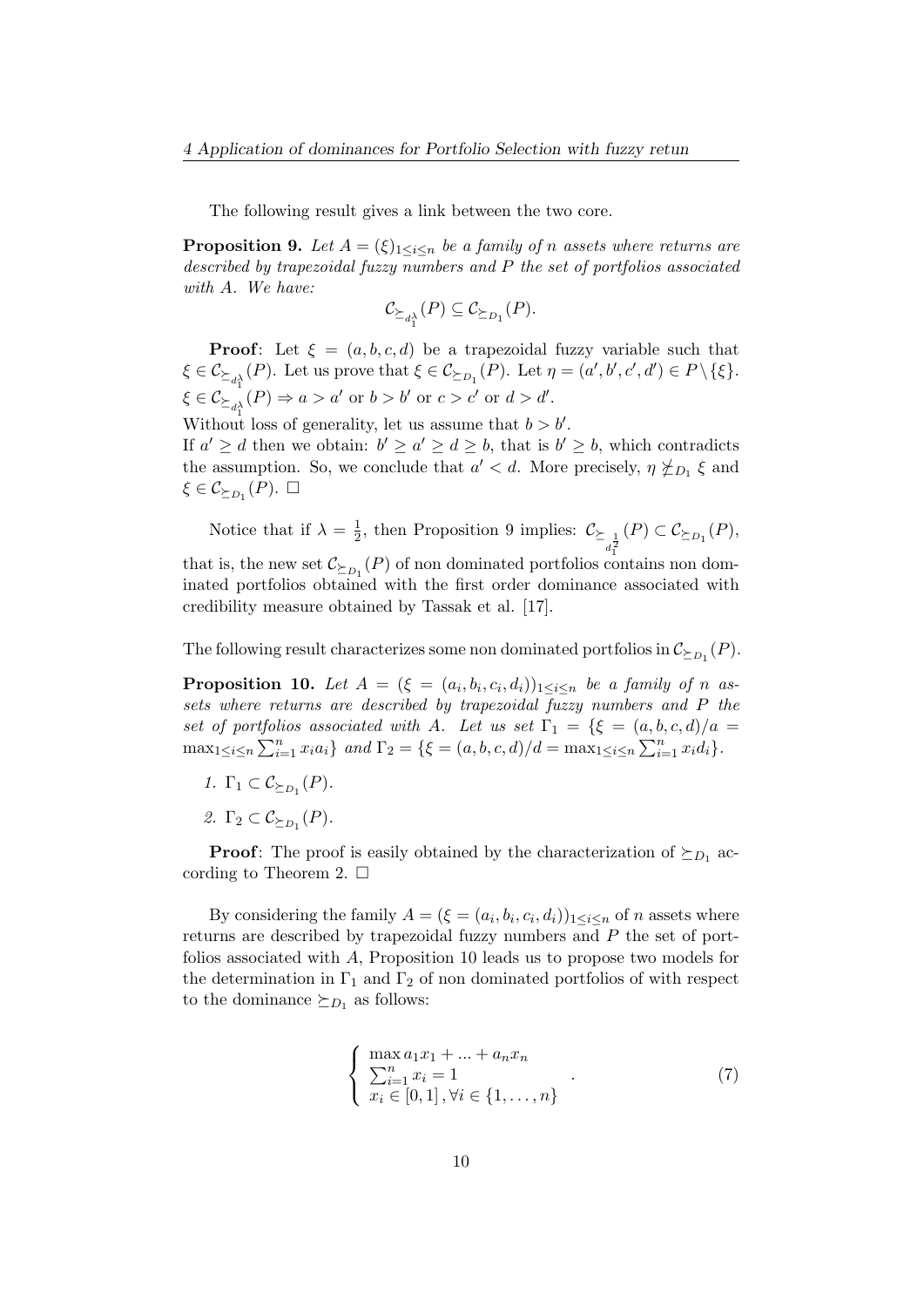and

$$
\begin{cases}\n\max d_1 x_1 + \dots + d_n x_n \\
\sum_{i=1}^n x_i = 1 \\
x_i \in [0, 1], \forall i \in \{1, \dots, n\}\n\end{cases} \tag{8}
$$

In what follows, we implement the two previous optimization models to determine best portfolios in  $\Gamma_1$  and  $\Gamma_2$  of the set of seven assets described by seven triangular fuzzy variables in the following table proposed by Huang [5].

| Security $i$ | Fuzzy return               | Security i | Fuzzy return               |
|--------------|----------------------------|------------|----------------------------|
|              | $\xi_1 = (-0.3, 1.8, 2.3)$ |            | $\xi_5 = (-0.7, 2.4, 2.7)$ |
|              | $\xi_2 = (-0.4, 2.0, 2.2)$ |            | $\xi_6 = (-0.8, 2.5, 3.0)$ |
|              | $\xi_3 = (-0.5, 1.9, 2.7)$ |            | $\xi_7 = (-0.6, 1.8, 3.0)$ |
|              | $\xi_4 = (-0.6, 2.2, 2.8)$ |            |                            |

Table 1: Fuzzy returns of 7 securities (units per stock).

Implementation of models (7) and (8) made with Matlab provides respectively two non dominated portfolios with respect to dominance  $\succeq_{D_1}$  defined by:  $\xi = \xi_1$  and  $\eta = 0.4214\xi_6 + 0.5786\xi_7$ .

We observe that:  $\xi$  is obtained by investing all the capital in asset 1 which expresses the "best loss" ( $a = -0.3$ ) whereas  $\eta$  is obtained by investing the capital only in asset 6 and asset 7 which express the "highest gain"  $(c = 3.0)$ . So, best portfolios  $\xi$  and  $\eta$  are respectively choice of extreme risk averse and extreme risk taker investors.

The following table presents characteristics such as mean, variance and semi-variance, kurtosis and skewness of our optimal portfolios and those obtained by previous authors (Huang [5], Li et al. [6], Sadefo et al. [14] and Tassak et al. [17]).

|                    | Mean   | Variance | Kurtosis | <b>Skewness</b> |
|--------------------|--------|----------|----------|-----------------|
| Huang $[5]$        | 1.6    | 0.7235   | 1.7972   | $-0.7543$       |
| Li et al. $[6]$    | 1.6    | 0.7019   | 1.7291   | $-0.6823$       |
| Sadefo et al. [14] | 1.6    | 0.7018   | 1.7290   | $-0.6823$       |
| Tassak et al. [17] | 1.5605 | 0.6973   | 1.7033   | $-0.6666$       |
| Model $(7)$        | 1.4    | 0.4434   | 0.6922   | $-0.3380$       |
| Model $(8)$        | 1.5975 | 0.9863   | 2.4179   | $-0.7950$       |

Table 2 : Characteristics of optimal portfolios obtained from our two models and previous models

From Table 2, optimal portfolios' characteristics present two different investors' behaviors: averse risk investors and risky investors respectively from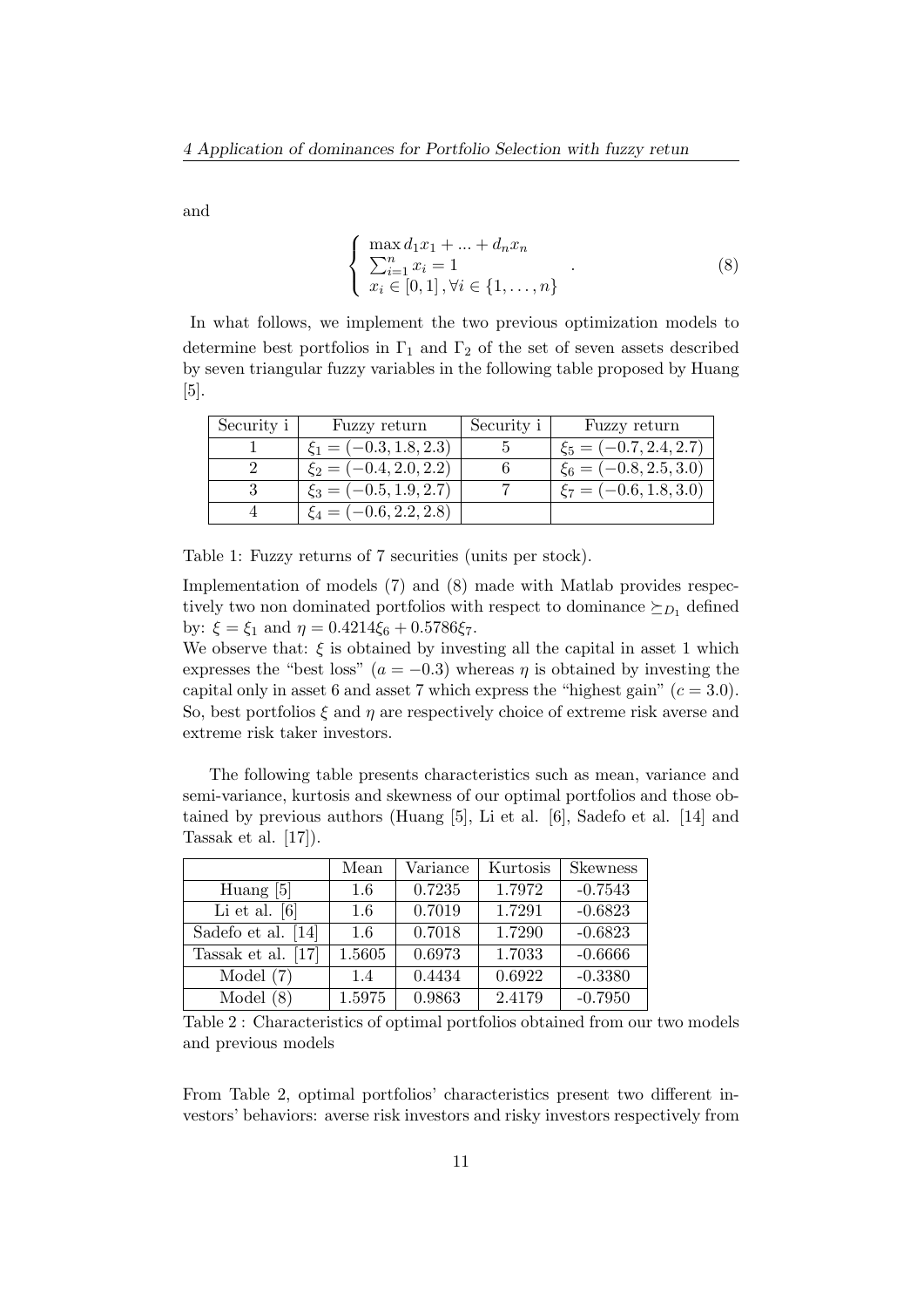model (7) and model (8). The first category prefers best risk values described by smallest variance, smallest kurtosis and highest skewness, even though the obtained benefit is lower than the one obtained by previous authors ([5], [6],[14], [17]). Thus, since risk values obtained by model (7) are better than those obtained by the afore-mentioned authors, this portfolio is the most convenient for risk averse investors. The second category prefers high benefit (1.5975) even though risk values are very uncomfortable.

Except the fact that model (7) and model (8) proposed optimal portfolios for two different types of investors as the recent ones obtained respectively by Sadefo et al. [14] and Tassak et al. [17], they focus in particular on extreme cases: investors extremely risk averse (model (7)) and investors extremely risky (model (8)). Moreover, those results justified that, as future portfolio's return is determined through capital's proportions investment on assets, future assets' returns comparisons (through dominance) brings more efficiency on the way of sharing a capital on different portfolio's assets.

### 5 Concluding remarks

In this paper, two new dominance relations based on the parametric fuzzy measure were introduced, characterized following two main assumptions and their properties were studied. The obtained results on these new dominances complement previous contributions on various studies made on ranking fuzzy variables, in particular on trapezoidal fuzzy variables, by many scholars ([1], [4], [19], [12]). Furthermore, we implement the optiminisn dominance (the stronger one) on the set of seven assets proposed by Huang [10] to enlarge the set of best portfolios obtained by Tassak et al. [17] through the first order dominance. Those obtained portfolios complement previous and recent studies ([5], [6], [14], [17]) on portfolio selection with fuzzy return by means of the credibility fuzzy measure (when parameter is  $\frac{1}{2}$ ).

In the next research, we intend to introduce and study a new dominance relations which take into account investors optimism's level to compare two fuzzy variables and based on partial moment of those fuzzy variables defined through the generalized fuzzy measure.

## Appendix

#### Proof of Proposition 2:

Let  $\xi_1 = (a_1, b_1, c_1, d_1)$  and  $\xi_2 = (a_2, b_2, c_2, d_2)$  be two trapezoidal fuzzy variables whose respective distribution functions  $\phi_{\lambda}^1$  and  $\phi_{\lambda}^2$  with respect to  $M_{\lambda}$ − measure.

Let us assume that there exist  $\lambda_1, \lambda_2 \in [0; 1]$  such that

$$
\phi_{\lambda_1}^1(x) = \phi_{\lambda_2}^2(x), \forall x \in \mathbb{R} \tag{9}
$$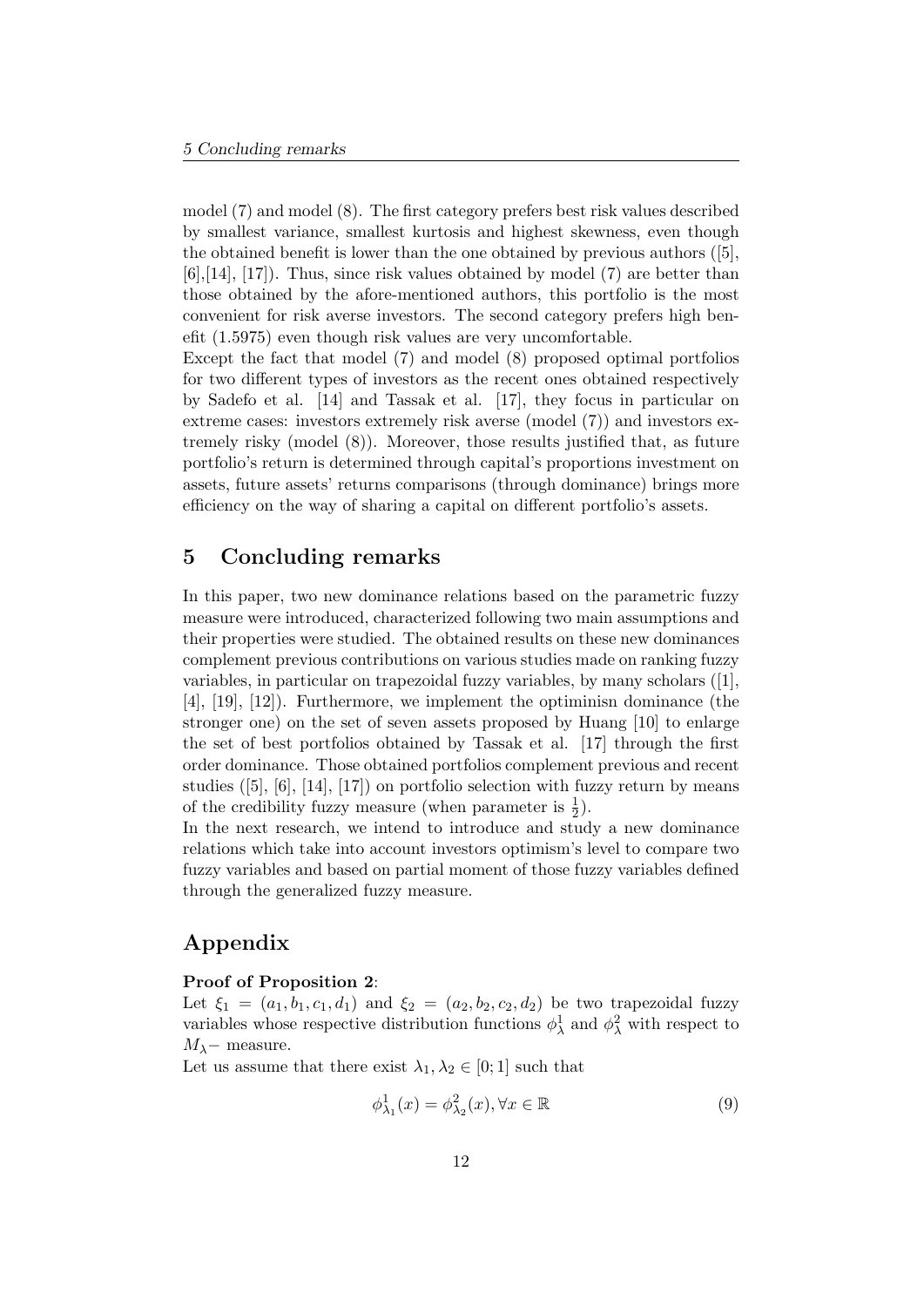and let us prove that:

$$
\phi^1(x) = \phi^2(x), \forall x \in \mathbb{R}.
$$

1) First step

Let us prove that  $\sqrt{ }$  $\int$  $\overline{\mathcal{L}}$  $a_1 = a_2,$  $b_1 = b_2,$  $c_1 = c_2,$  $d_1 = d_2$ 

i)If  $a_1 \neq a_2$  (without loss of generality, we assume that  $a_1 < a_2$ ).

For  $x \in ]a_1; a_2[$ , according to (1) we have:

 $\phi_{\lambda_1}^1(x) \neq 0$  and  $\phi_{\lambda_2}^2(x) = 0$ , that contradicts (9).

ii) If  $b_1 \neq b_2$  (without loss of generality, we assume that  $b_2 < b_1$ ). For  $x_1, x_2 \in ]b_2; b_1[$  such that  $x_1 \neq x_2$  and  $x_1 < c_1$ ,  $x_2 < c_2$ , according to (1) we have:  $\phi_{\lambda_1}^1(x_1) = 0$  or  $\phi_{\lambda_2}^2(x_2) = 0$  or  $\phi_{\lambda_1}^1(x_1) = \phi_{\lambda_2}^2(x_2) = \lambda_2$ . The first two cases are obvious and we focus only on the third case:  $\phi_{\lambda_1}^1(x_1) = \phi_{\lambda_2}^2(x_2) = \lambda_2 \implies \frac{\lambda_1(x_1 - a_1)}{b_1 - a_1} = \frac{\lambda_1(x_2 - a_1)}{b_1 - a_1}$  $\frac{(x_2-a_1)}{b_1-a_1} = \lambda_2$ , according to (1) and (9). We have:  $\left(\frac{\lambda_1(x_1-a_1)}{b_1-a_1}\right)$  $\frac{(x_1-a_1)}{b_1-a_1}=\frac{\lambda_1(x_2-a_1)}{b_1-a_1}$  $\frac{(x_2-a_1)}{b_1-a_1} = \lambda_2$   $\Rightarrow$   $x_1 = x_2$ , which contradicts  $x_1 \neq x_2$ .

iii) If  $c_1 \neq c_2$  (without loss of generality, we assume that  $c_2 < c_1$ ). For  $x_1, x_2 \in ]c_2; c_1[$  such that  $x_1 \neq x_2$  and  $x_1 > b_1$ ,  $x_2 > b_2$ , according to (1) we have:  $\phi_{\lambda_1}^1(x_1) = 1$  or  $\phi_{\lambda_2}^2(x_2) = 1$  or  $\phi_{\lambda_1}^1(x_1) = \phi_{\lambda_2}^2(x_2) = \lambda_1$ . The first two cases are obvious and we focus only on the third case:  $\phi_{\lambda_1}^1(x_1) = \phi_{\lambda_2}^2(x_2) = \lambda_1 \Longrightarrow \frac{\lambda_2(d_2-x_1)+x_1-c_2}{d_2-c_2} = \frac{\lambda_2(d_2-x_2)+x_2-c_2}{d_2-c_2}$  $\frac{-x_2+x_2-c_2}{d_2-c_2} = \lambda_1$  according to (1) and (9). We have:  $\left(\frac{\lambda_2(d_2-x_1)+x_1-c_2}{d_2-c_2}\right)$  $\frac{-x_1+x_1-c_2}{d_2-c_2} = \frac{\lambda_2(d_2-x_2)+x_2-c_2}{d_2-c_2}$  $\frac{-x_2+x_2-c_2}{d_2-c_2} = \lambda_1$   $\implies x_1 = x_2$ , that contradicts  $x_1 \neq x_2$ .

iv) If  $d_1 \neq d_2$  (without loss of generality, we assume that  $d_1 < d_2$ ). For  $x \in ]d_1; d_2[$ , according to (1) we have:  $\phi_{\lambda_1}^1(x_1) = 1$  and  $\phi_{\lambda_2}^2(x) < 1$ , that contradicts (9). Finally, we have  $a_1 = a_2, b_1 = b_2, c_1 = c_2, d_1 = d_2$ .

2) Second step

Let us prove that  $\lambda_1 = \lambda_2$ .

According to the first step, we have  $[b_2, c_2] = [b_1, c_1]$ . Moreover,  $x \in$  $[b_1, c_1] \Longrightarrow \phi_{\lambda_1}^1(x_1) = \lambda_1 \text{ and } x \in [b_2, c_2] \Longrightarrow \phi_{\lambda_2}^2(x) = \lambda_2.$ Thus:  $(x \in [b_1, c_1] \Longleftrightarrow x \in [b_2, c_2])$  and  $\phi^1_{\lambda_1}(x_1) = \phi^2_{\lambda_2}(x)$ , that is,  $\lambda_1 = \lambda_2$ .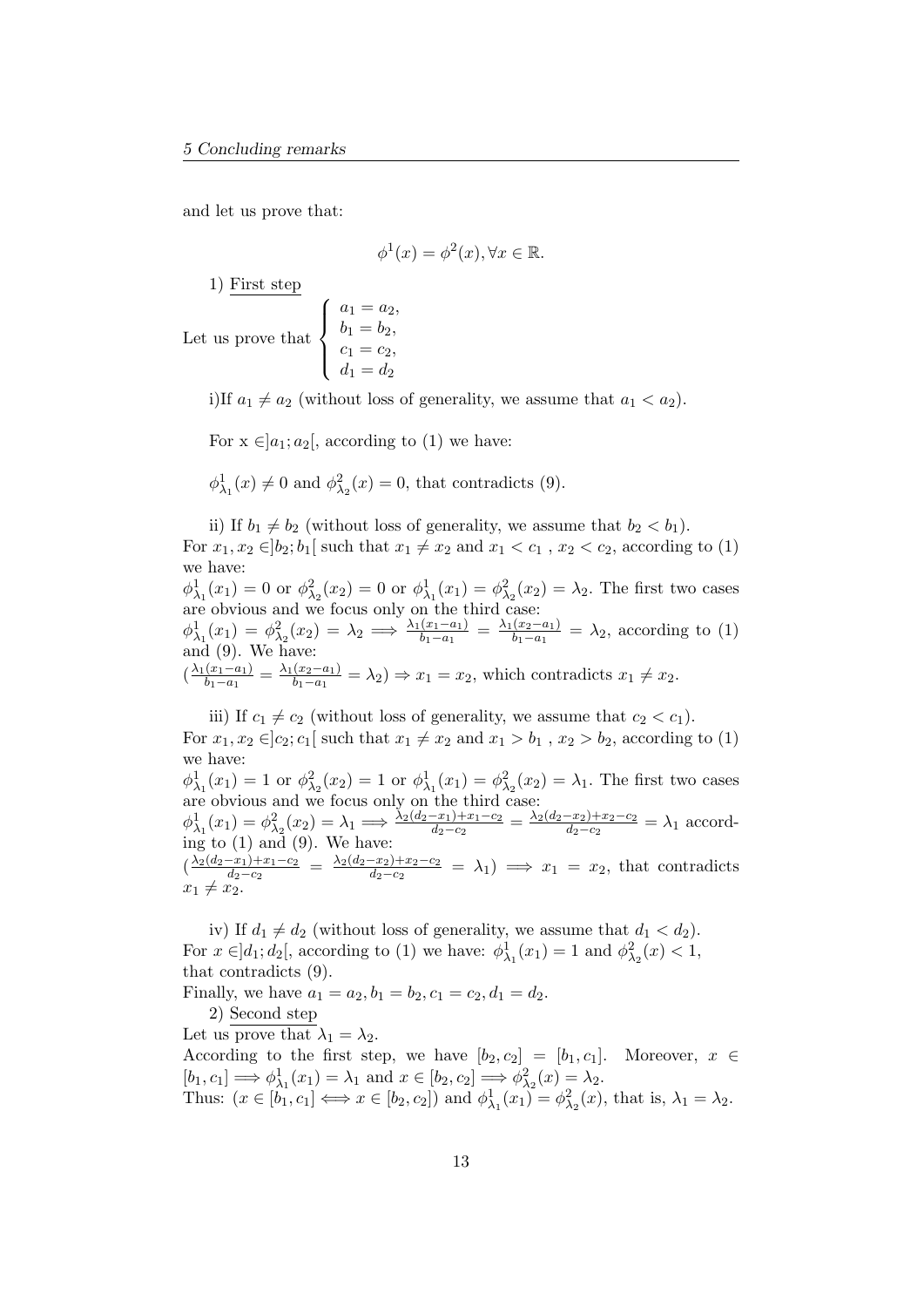3) Third step Let us prove that  $\phi^1(x) = \phi^2(x), \forall x \in \mathbb{R}$ . By the fact that,  $\phi_{\lambda_1}^1(x) = \phi_{\lambda_2}^2(x), \forall x \in \mathbb{R}, \lambda_1 = \lambda_2$  and  $\sqrt{ }$  $\int$  $\overline{\mathcal{L}}$  $a_1 = a_2,$  $b_1 = b_2,$  $c_1 = c_2,$  $d_1 = d_2$ we can conclude according to (1) that:  $\phi_{\lambda_1}^1(x_1) = \phi_{\lambda}^2(x), \forall x \in \mathbb{R}, \forall \lambda \in [0, 1],$  that means in the particular case where  $\lambda = \frac{1}{2}$  $\frac{1}{2}$  (Liu [9]),  $\phi^1(x) = \phi^2(x)$ ,  $\forall x \in \mathbb{R}$ .  $\Box$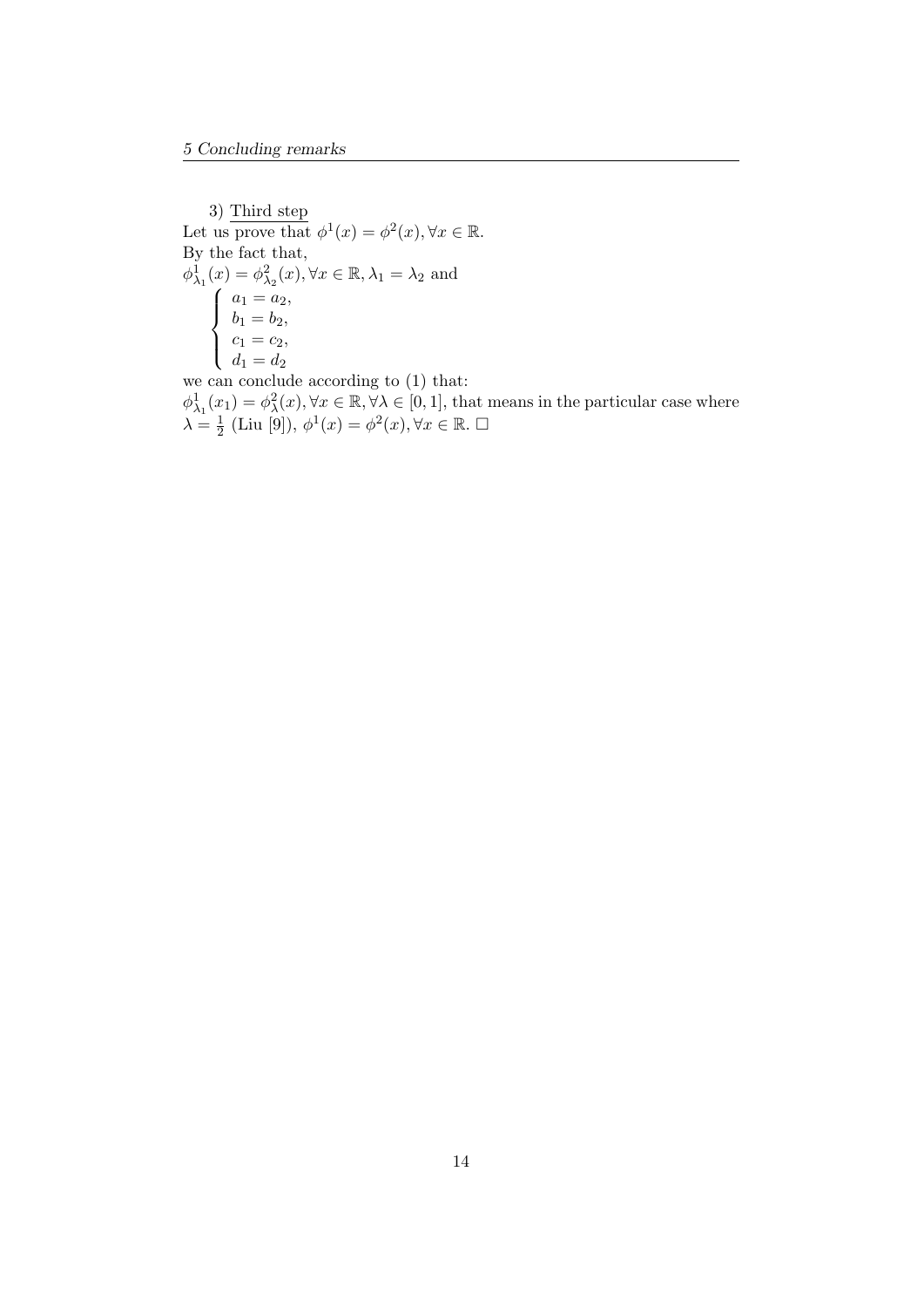#### References

- [1] B. Asady and M. Zendehnam (2007): Ranking of fuzzy numbers by minimize distance, Appl. Math. Model, 31, 2589-2598.
- [2] C. Carlsson, R. Fullér and P. Majlender (2002): A possibilistic approach to selecting portfolios with highest utility score, Fuzzy Sets and Systems, 131, 13-21.
- [3] J. Dzuche, C.D. Tassak, J.K. Sadefo and L.A. Fono (2017): On the first moments and semi-moments of a fuzzy variable based on a new measure and application for portfolio selection with fuzzy returns, Working paper.
- [4] R. Ezzati, T. Allahviranloo, S. khezerloo and M. khezerloo (2012): An approach for ranking of fuzzy numbers, Experts Systems with Applications, 39, 690-695.
- [5] X. Huang, (2008): Mean-semivariance models for fuzzy portfolio selection, Journal of Computational and Applied Mathematics, Vol 217, pp 1-8.
- [6] X. Li and Z. Qin and S. Kar, (2010): Mean-variance-skewness model for portfolio selection with fuzzy returns, European Journal of Operationnal Research, Vol.202, pp.239-247.
- [7] Liu B. and Liu Y.K., (2002) Expected value of fuzzy variable and fuzzy expected value models: IEEE Transactions on Fuzzy Systems, 10, 445- 450.
- [8] B. Liu and Y.K. Liu, (2003): Expected value operator of random fuzzy variable and random fuzzy expected models, International Journal of Uncertainty, Fuzziness and Knowledge-Based Systems 11, 195-215.
- [9] B. Liu, (2004): Uncertainty Theory: An Introduction to its Axiomatics Foundations, Springer-Verlag, Berlin.
- [10] H. Markowitz, (1952):Portofolio selection, Journal of finance 7,77-91.
- [11] J. Peng, H. Mok and W. Tse, (2005): Fuzzy dominance based on credibility distributions, Springer-Verlag, Berlin, 295-303.
- [12] Peng J., Jiang Q. and Rao C. (2007): Fuzzy dominance: a new approach for ranking fuzzy variables via credibility measure. International Journal of Uncertainty, Fuzziness and Knowledge-Based Systems, 15, 29-41.
- [13] W. Ogryczak and A. Ruszczynski (1999): From stochastic dominance to mean-risk models: Semideviations as risk measures. European Journal of Operational Research, 116, 33-50.